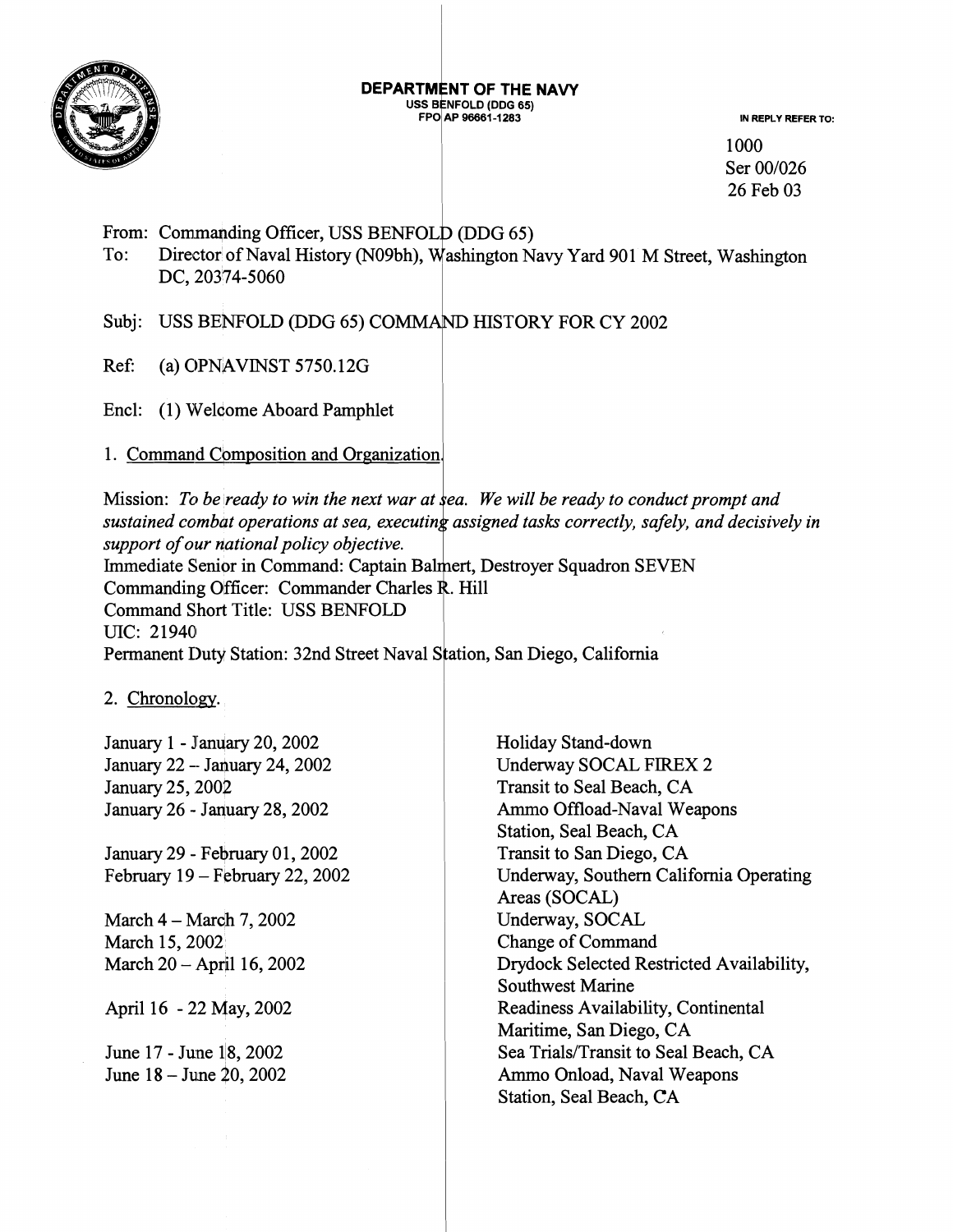# Subj: USS BENFOLD (DDG 65) COMMAND HISTORY FOR CY 2002

| June 21 - June 23, 2002             | Transit to Port Hueneme, CA             |
|-------------------------------------|-----------------------------------------|
| June 24 – June 27, 2002             | Combat Systems Groom, Naval Surface     |
|                                     | Warfare Center, Port Hueneme Division   |
| June 28, 2002                       | Transit to San Diego, CA                |
| July 15 - July 16, 2002             | <b>Conducted Command</b>                |
|                                     | Assessment of Readiness and             |
|                                     | Training II Inport                      |
| July 17 - July 19, 2002             | <b>Conducted Command</b>                |
|                                     | Assessment of Readiness and             |
|                                     | Training II Underway SOCAL              |
| July 22 - July 24, 2002             | Tailored Ship's Training                |
|                                     | Availability Inport                     |
| July 25 – August 2, 2002            | Fleet Battle Experiment Juliet/Exercise |
|                                     | Millenium Challenge, Underway SOCAL     |
| August 12 - August 16, 2002         | Tailored Ship's Training                |
|                                     | <b>Availability Inport</b>              |
| August 19 - August 23, 2002         | Tailored Ship's Training                |
|                                     | Availability Inport                     |
| August 27, 2002                     | <b>COMDESRON SEVEN Navigation</b>       |
|                                     | Certification Check Ride, Underway      |
|                                     | <b>SOCAL</b>                            |
| September $3 - 13$ September, 2002  | NIMITZ Battle Group Sail/ MISSILEX,     |
|                                     | Underway SOCAL                          |
| September $16 - 19$ September, 2002 | Tailored Ship's Training                |
|                                     | Availability, Underway SOCAL            |
| September 20 $+$ 22 September, 2002 | Port Visit - San Francisco, CA          |
| September $23 - 27$ September, 2002 | Tailored Ship's Training                |
|                                     | Availability, Underway SOCAL            |
| October 1 – October 4, 2002         | Tailored Ship's Training                |
|                                     | Availability, Underway SOCAL            |
| October 3 - October 4, 2002         | Successfully passed Underway            |
|                                     | Demonstration SOCAL                     |
| October 6, 2002                     | San Diego Fleet Week Underway San Diego |
|                                     | Harbor                                  |
| October $15 -$ October 18, 2002     | Tailored Ship's Training                |
|                                     | Availability, Inport                    |
| October $21 -$ October 23, 2002     | Final Evaluation Problem Preparations,  |
|                                     | <b>Underway SOCAL</b>                   |
| October $24 -$ October 25, 2002     | Successfully passed Final Evaluation    |
|                                     | Problem Underway SOCAL                  |
| November $1 -$ November 8, 2002     | NIMITZ Battle Group Sustainment Sail,   |
|                                     | Underway SOCAL                          |
|                                     |                                         |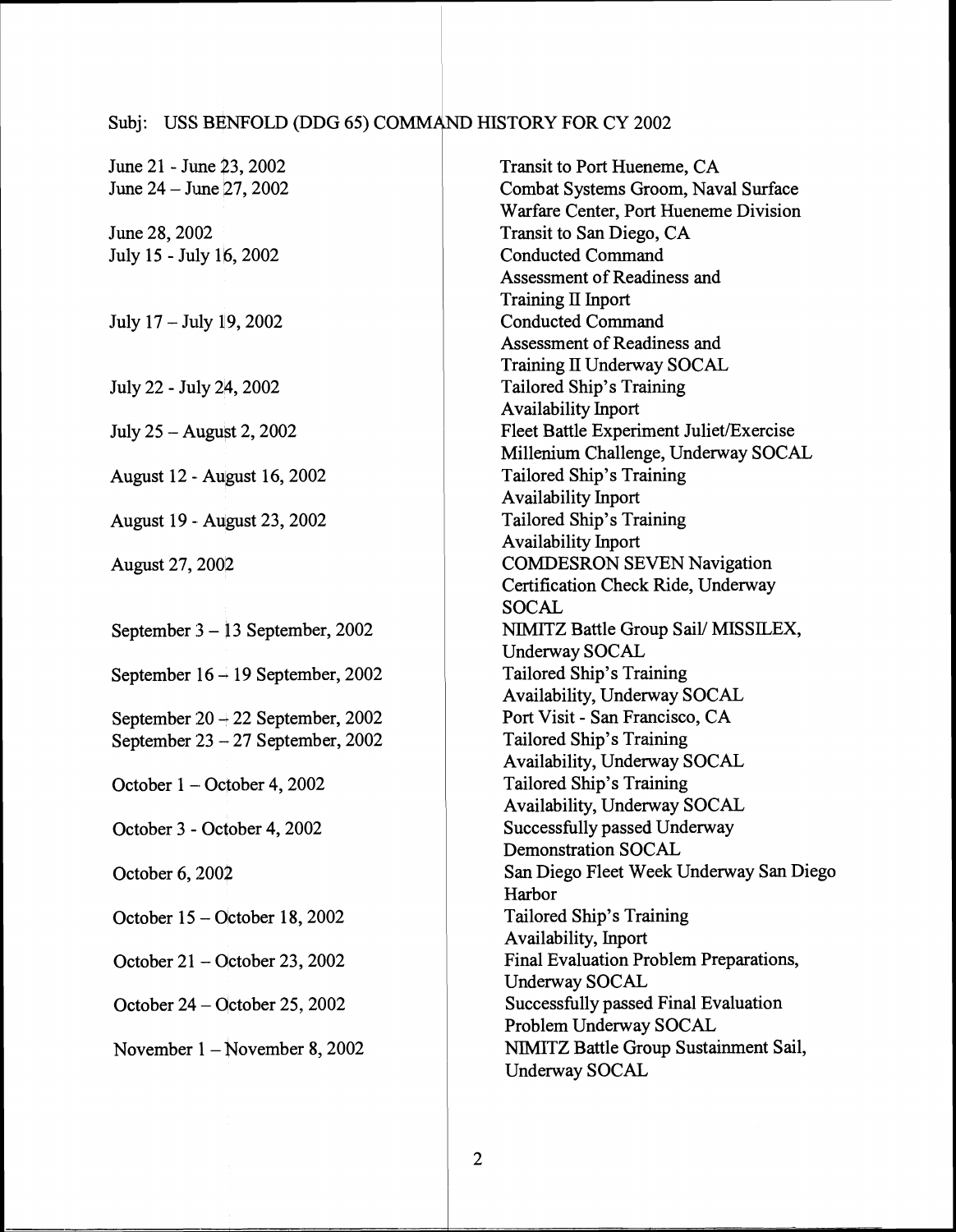## Subj: USS BENFOLD (DDG 65) COMMAND HISTORY FOR CY 2002

November 11 – November 13, 2002 November 14 – November 16, 2002 November 17 – November 22, 2002 December **3** - December 5,2002

Transit to Mazatlan, Mexico Port Visit - Mazatlan, Mexico Transit/FIREX, Underway SOCAL NIMITZ Battle Group Force Protection Exercise hport Holiday Stand-down

December 17 – December 31, 2002

#### **3.** Narrative.

BENFOLD upheld her reputation as "The Best Damn Ship in the Navy" this past calendar year. Her unparalleled warfighting capabilities and combat readiness earned her high praise throughout the Inter-Deployment Training Cycle, the SECNAV Safety Award for 2001, the CINCPACFLT Golden Anchor Award for 2001, and the Silver and Gold Warrior Spirit Awards for qualifying all E-5 and above Enlisted Surface Warfare Specialists within the time allotted.

BENFOLD sustained her excellent reputation throughout the year with superlative performance during Command Assessment of Readiness and Training Part 2 (CART II), Final Evaluation Problem (FEP), Cooperative Engagement Capability (CEC) Test Events, and multiple Battle Group Inport Exercise's (BGIE's). BENFOLD continues to set the standard for excellence in every mission area.

Designated the Alternate Undersea Warfare Commander for the NIMTZ Battle Group, BENFOLD rapidly assumed Battle Group-wide responsibilities and maintained a coherent and comprehensive Undersea Warfare picture during multiple exercises. BENFOLD was often looked to provide Red Crown duties because of her consistently clean and capable air warfare picture.

Throughout the calendar year, BENFOLD continued with her reputation as top Tomahawk shooters in one of NIMITZ Battle Group. BENFOLD began the cycle by successfully completing Afloat Training Group, Pacific's (ATG PAC) Cruise Missile Tactical Qualification (CMTQ). Throughout the Inter-Deployment Training Cycle BENFOLD excelled at every challenge.

#### 4. Commanding Officer Biography.

Commander Charles R. Hill graduated from the University of Southern California in helor of Science degree in Electrical Engineering and received his commission through the NROTC program.

Duties ashore have included assignment as a test officer on the staff of the Operational Test and Evaluation Force Pacific and as the Surface Warfare Plans and Policy action officer on the staff of the Chief of Naval Operations ( $N$ 86).